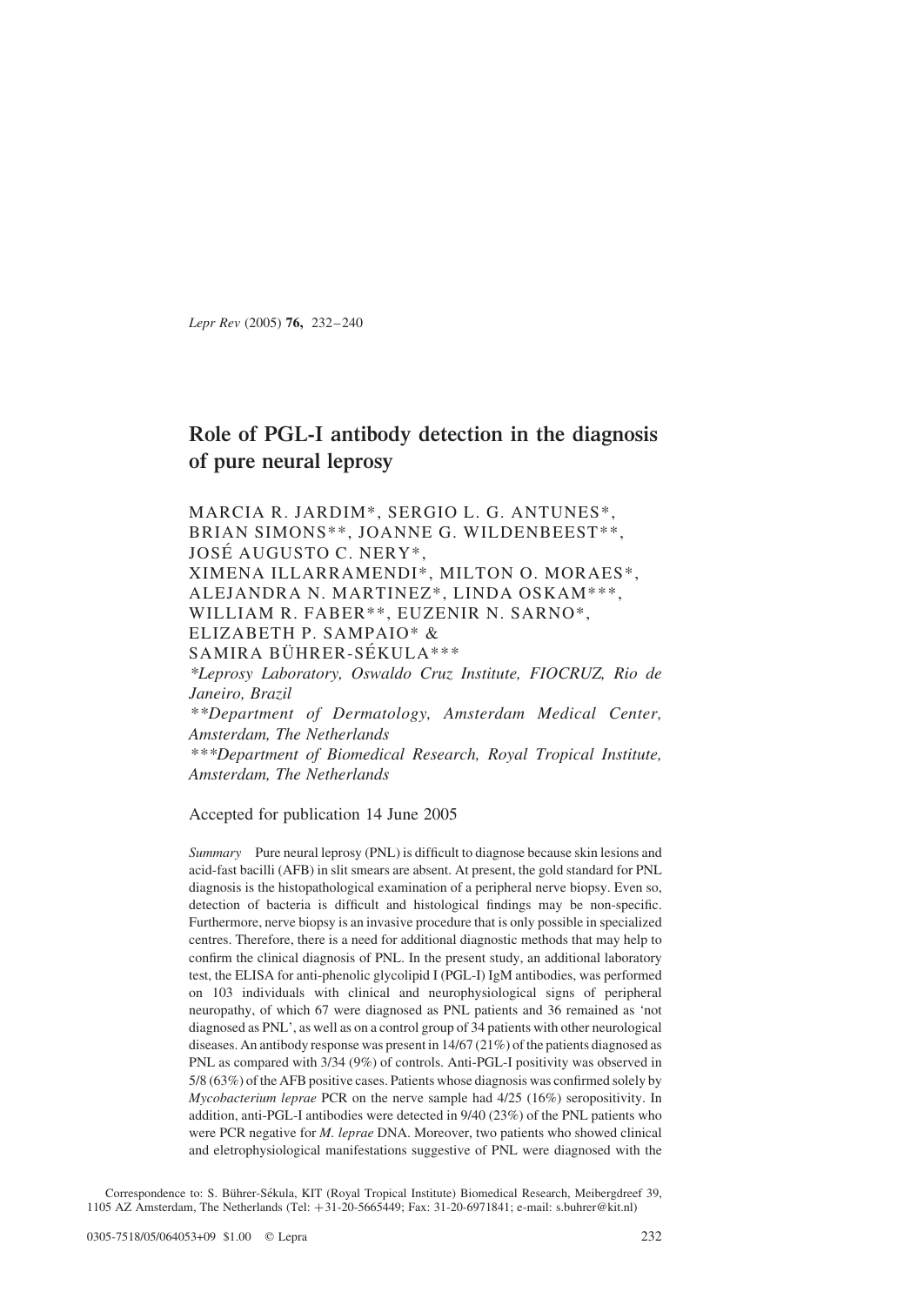help of their positive test results in the anti-PGL-I ELISA. In conclusion, detection of antibodies against PGL-I in patients with peripheral neuropathy is useful as an additional laboratory test to help PNL diagnosis.

### Introduction

Primary neuritic or pure neural leprosy (PNL) is one of the clinical forms of the disease caused by Mycobacterium leprae. It is difficult to diagnose because the cardinal features of skin lesions and acid-fast bacilli (AFB) in skin/slit smears are absent.<sup>1-3</sup> PNL is clinically defined as the loss of peripheral nerve function, either muscle weakness or reduced sensation, associated or not with nerve enlargement, with asymmetrical involvement of usually one or several nerve trunks.<sup>[4](#page-7-0)</sup> The prevalence of this form of leprosy is responsible for  $1-16\%$  of all leprosy cases, depending on the population studied.<sup>[5](#page-7-0)</sup> As peripheral neuropathy can be caused by many other diseases, such as metabolic disorders, drug reactions, hereditary diseases and other infections,<sup>[1](#page-7-0)</sup> diagnosis of PNL cannot be firmly established on clinical features alone. Therefore other tests must be used to confirm diagnosis.

In a previous study, $6$  nerve biopsies were tested to establish a diagnosis of PNL; if either histopathological changes or M. leprae DNA was detected the clinical diagnosis was confirmed. However, nerve biopsy is an invasive procedure that is only possible in specialized centres. For this reason, the diagnosis of PNL is still problematic in most cases, and the use of any other diagnostic method that can help to confirm the clinical diagnosis would be helpful.

Over the past years, a large number of studies have described the detection of IgM antibodies to phenolic glycolipid-I (PGL-I), an M. leprae specific antigen. Numerous studies have shown that antibody levels can be used as a marker for the bacterial load, with a widely varying but positive correlation between antibody levels and bacterial index  $(BI)$ .<sup>[7](#page-7-0)</sup> Therefore, seropositivity could be an important tool for the confirmation of PNL, as this form of leprosy is notoriously difficult to diagnose.

The aim of the present study was to determine the contribution that PGL-I antibody detection can make towards the confirmation of infection with M. leprae in patients who presented clinical, neurological and electrophysiological manifestations suggestive of PNL.

# Patients and methods

### STUDY POPULATION

All consecutive patients suspected of PNL evaluated between October 1998 and May 2003 at the Leprosy Out-Patient Clinic, Oswaldo Cruz Foundation, Rio de Janeiro, Brazil were included in the cohort. A total of 103 individuals who presented with clinical (nerve enlargement and/or nerve pain and/or motor deficit and/or sensory impairment) and electrophysiological alterations suggestive of PNL in the absence of any cutaneous lesions, as described by Jardim et  $al$ , were enrolled into the study. Jardim et  $al$ .<sup>[8](#page-7-0)</sup> described the histological results of 19 of these PNL patients in detail.

Excluded from the study were patients with evidence of any skin lesions, infiltration or a history of skin lesion(s) as well as those with neuropathy-associated diseases, such as diabetes mellitus, alcoholism, hepatitis B or C or HTLV-I infections, rheumatological/rheumatic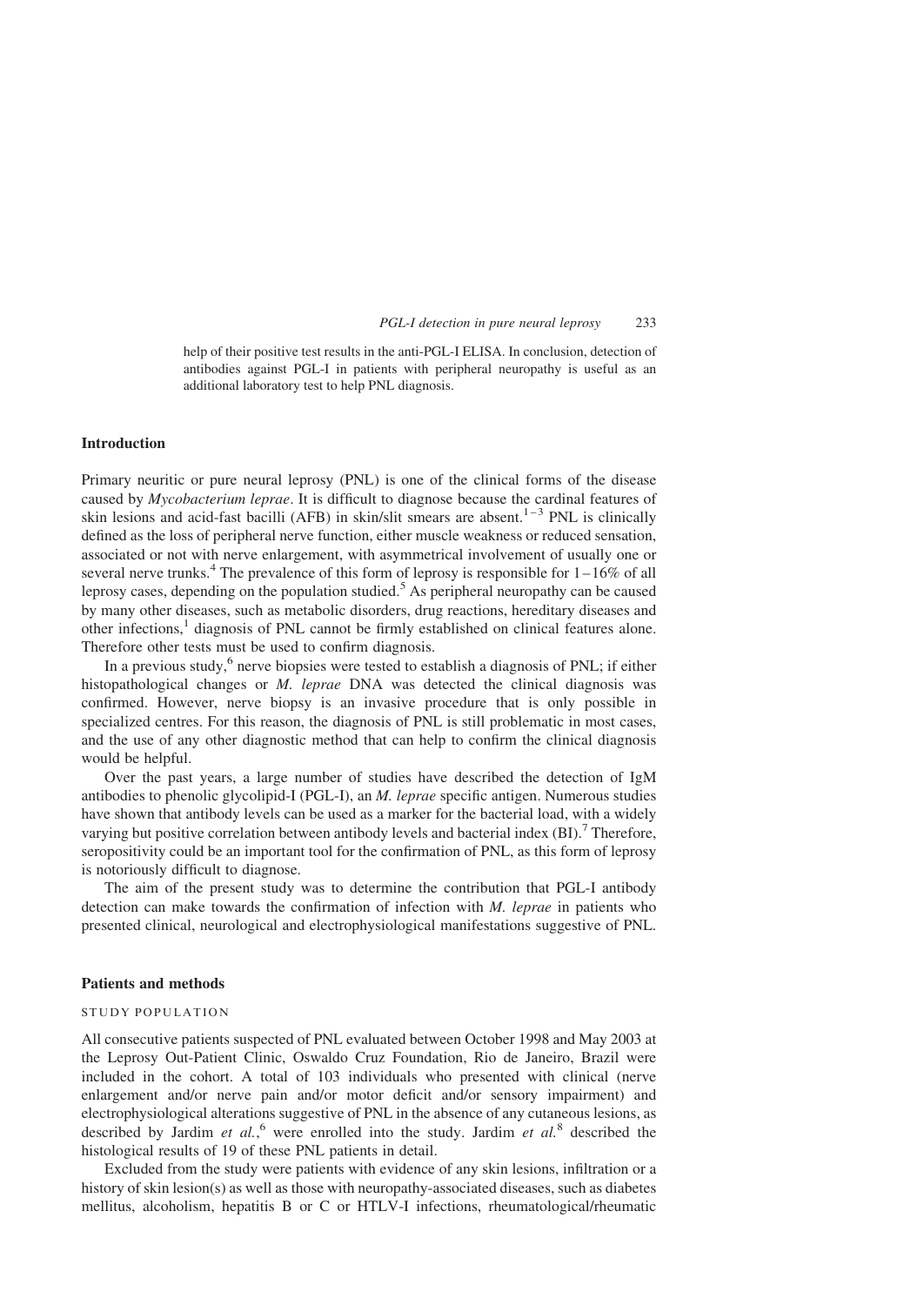diseases, in addition to toxic, drug-induced or hereditary neuropathies. In addition, patients from whom no serum sample was available were excluded.

Nerve biopsy on one of the affected nerves was performed on all of the 103 individuals and PNL was diagnosed in 67 patients according to the following criteria: (i) definite PNL: detection of acid fast bacilli (AFB), and/or epithelioid granuloma, and/or M. leprae DNA (by PCR) in a nerve biopsy sample  $(n = 36)$ ; (ii) probable PNL: no AFB detected, negative for M. leprae PCR but with nonspecific inflammatory infiltrate and/or fibrosis, which strongly suggests infectious neuropathy caused by *M. leprae*  $(n = 25)$ ; (iii) possible PNL: positive serology for anti-PGL-I antibodies and/or clinical signs sufficient to diagnose leprosy despite the absence of any other alterations in nerve biopsies (such as ulnar nerve enlargement and pain, drop foot or neuritis evidenced by magnetic resonance imaging) and a negative *M. leprae* PCR result  $(n = 6)$ .

In addition, 34 patients with neuropathies caused by diseases other than leprosy, and recruited from the Neurology Clinic at University Hospital Pedro Ernesto, Rio de Janeiro, were included as a control group. Nerve conduction evaluation was normal in all of them. Therefore, nerve biopsies were unethical. For this group only blood samples were collected. Twenty-four patients had syndromes affecting the central nervous system, in five the peripheral nervous system, and in the other five, both the central and peripheral nervous systems were affected.

The research was carried out in strict compliance with the international norms on ethics in human research and was approved by the Ethics Committee of the Oswaldo Cruz Foundation. All individuals participating in the study provided their written informed consent.

# LABORATORY STUDIES

All 103 patients were untreated at the time of diagnostic biopsy. Sensory dorsal cutaneous ulnar branch (64·5%), superficial peroneal (25%) and sural nerve at the ankle level (10·5%) were selected for biopsies based on clinical or electrophysical alteration. Polymerase chain reaction (PCR) for detection of M. leprae DNA was performed on the nerve biopsies as described before by Santos et  $al$ ,  $\int$  and the set of primers used was sense  $5'$ -GCACGTAAGCCTGTCGGTGG-3' and antisense 5'-CGGCCGGATCCTCGATGCAC-3'. Slit smears were taken to determine systemic bacillary load as described previously.<sup>[6](#page-7-0)</sup> Histopathological examination of the nerve samples was performed and the presence of AFB was detected following Ziehl-Neelsen staining.

### COLLECTION OF SERUM SAMPLES

For detection of IgM antibodies against PGL-I, blood was collected and allowed to clot for 30 min before centrifugation. Serum samples were harvested and kept frozen  $(-20^{\circ}C)$  until use.

### PGL-I ELISA

NT-P-BSA was used as semi-synthetic analogue of PGL-I. The ELISA was performed essentially as described by Bührer et  $al$ .<sup>[10](#page-7-0)</sup> with the following modifications: serum dilution was 1:500, the conjugate dilution 1:10,000, and the substrate used was 0·04%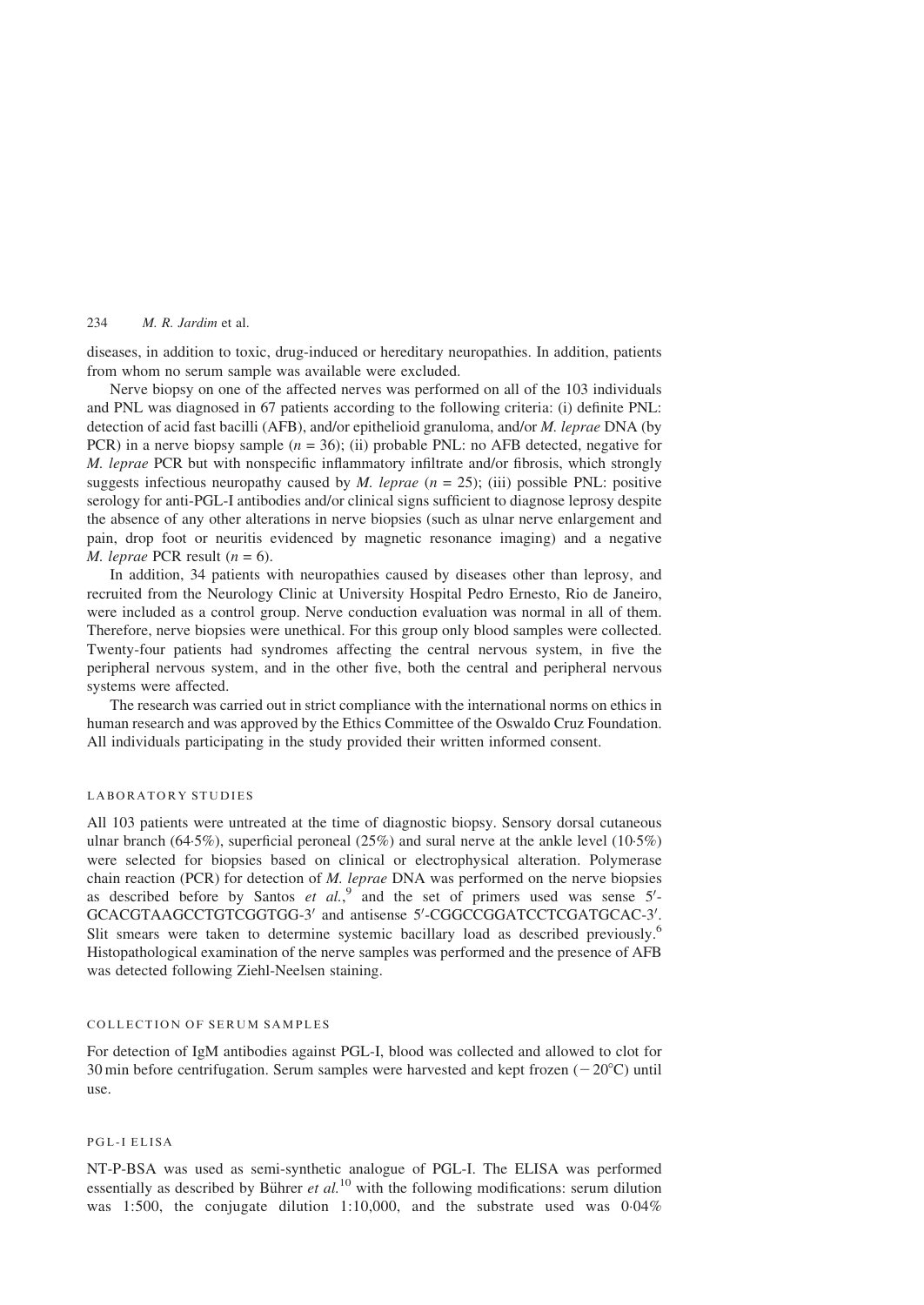<span id="page-3-0"></span>tetramethylbenzine (TMB) and 0·04% urea peroxide in 0·1 M sodium acetate citric acid buffer (pH 4·0). The cut-off value used for positivity was  $OD_{450} = 0.2$ .

### STATISTICAL ANALYSIS

Data were analyzed using Epi-info version 6.04b and the Excel software package.

### **Results**

# LABORATORY RESULTS FOR DEFINITION OF PNL

PNL was diagnosed in 67 out of the 103 (65%) patients who were initially suspected of having leprosy according to the criteria described in the methods section. In the other 36 (35%) individuals (who also presented with clinical and neurophysiological alterations), leprosy diagnosis could not be established by any of the parameters described and they are referred to in this study as 'not diagnosed as PNL'. The results of the diagnostic tests performed are given in Table 1.

The PNL diagnosis was confirmed by the presence of AFB in eight (12%) of the 67 patients, epithelioid granuloma in 11 (16%), non-specific inflammatory infiltration and/or

|  |  |  |  |  |  |  | <b>Table 1.</b> Laboratory test results for 103 patients suspected of PNL and 34 controls |
|--|--|--|--|--|--|--|-------------------------------------------------------------------------------------------|
|--|--|--|--|--|--|--|-------------------------------------------------------------------------------------------|

|                      |                   | Test results       |                    |                    |            |                    |
|----------------------|-------------------|--------------------|--------------------|--------------------|------------|--------------------|
|                      | $\boldsymbol{n}$  |                    | Histopathology     |                    |            |                    |
| Group                |                   | $AFB*$             | $EG**$             | $I/F***$           | <b>PCR</b> | PGL-I              |
| Definite (36)        |                   | $^{+}$             |                    | $^{+}$             |            | $^{+}$             |
|                      |                   | $^+$               | $^+$               |                    | $^+$       | $^+$               |
|                      |                   | $^+$               | ┿                  |                    |            | $^{+}$             |
|                      | 2                 | $^{+}$             |                    | ┿                  | $^+$       | $^{+}$             |
|                      | 3                 | $\hspace{0.1mm} +$ |                    | $^{+}$             | $^+$       |                    |
|                      |                   |                    | $^+$               | $^+$               |            | $^{+}$             |
|                      | 2                 |                    | $\hspace{0.1mm} +$ | $\hspace{0.1mm} +$ | $^+$       |                    |
|                      | 6                 |                    | $^+$               | $\hspace{0.1mm} +$ |            |                    |
|                      |                   |                    |                    | $^{+}$             | $^+$       | $^{+}$             |
|                      |                   |                    |                    |                    | $^+$       | $\hspace{0.1mm} +$ |
|                      | 5                 |                    |                    | $^+$               | $^+$       |                    |
|                      | 12                |                    |                    |                    | $^+$       |                    |
| Probable (25)        | 4                 |                    |                    | $^{+}$             |            | $\, + \,$          |
|                      | 21                |                    |                    | $^+$               |            |                    |
| Possible (6)         |                   |                    |                    |                    |            | $\, + \,$          |
|                      | $\frac{2}{4^{*}}$ |                    |                    |                    |            |                    |
| <b>Total PNL</b>     | 67                | 8(12%)             | 11(16%)            | 46(67%)            | $27(40\%)$ | 14(21%)            |
| Not diagnosed as PNL | 36                |                    |                    |                    |            |                    |
| Controls             | 34                | $\rm ND$           | ND                 | ND                 | ND         | 3                  |

 $+$  = positive result; – = negative result; ND = not done.

\*AFB = acid fast bacilli; \*\*EG = epithelioid granuloma; \*\*\*I/F = non-specific inflammatory infiltrate and/or fibrosis. # Patients diagnosed based on the highly suggestive clinical signs supported by other paraclinical examinations.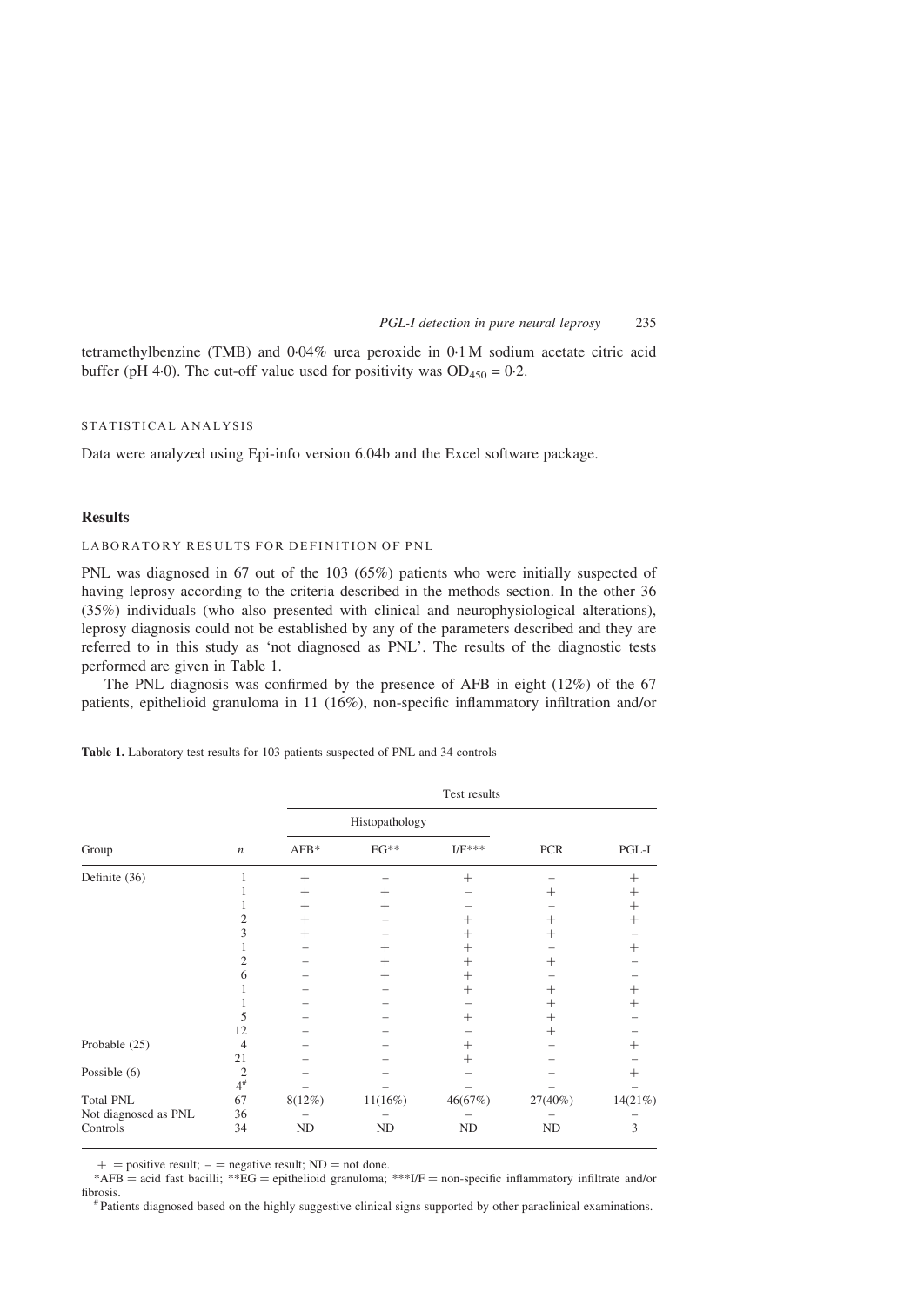fibrosis in 46 (67%), PCR positive for M. leprae was in 27 (40%) and 14 (21%) were seropositive for PGL-I. The antibody response was mainly present in those individuals with detectable AFB in the nerves. Figure 1 shows the overlap of test results. Four patients were histologically, serologically and PCR for M. leprae positive. Of these four patients, three had detectable AFB, 1 epithelioid granuloma and two non-specific inflammatory infiltration and/ or fibrosis.

# DETECTION OF ANTI-PGL-I ANTIBODIES IN PATIENTS WITH PURE NEURAL LEPROSY

Overall, 14/67 PNL patients (21%) had antibodies against PGL-I as compared to 3/34 (9%) of the control group ( $P = 0.13$ ). The sensitivity and specificity of the PGL-I ELISA test were 21% and 91%, respectively. Among the definite PNL patients [criterion (i);  $n = 36$ ], eight  $(22\%)$  had anti-PGL-I antibodies, in the probable PNL group [criterion (ii);  $n = 25$ ] a positive response occurred in four (16%), and in the possible PNL group [criterion (iii);  $n = 6$ ] anti-PGL-I antibodies were detected in two individuals (33%). In these latter two patients, anti-PGL-I antibodies were the only indication of their previous/present exposure to the leprosy bacillus [\(Table 1\)](#page-3-0). The rate of response in the PGL-I ELISA did not vary significantly when PNL patients, grouped according to different criteria (definite, probable and possible), were compared  $(P = 0.61)$ .

In the control group ( $n = 34$ ), three individuals had anti-PGL-I antibodies. One patient presented with complications in the central nervous system due to HIV infection, one had



Figure 1. Overlap of laboratory test results in 103 patients suspected of PNL.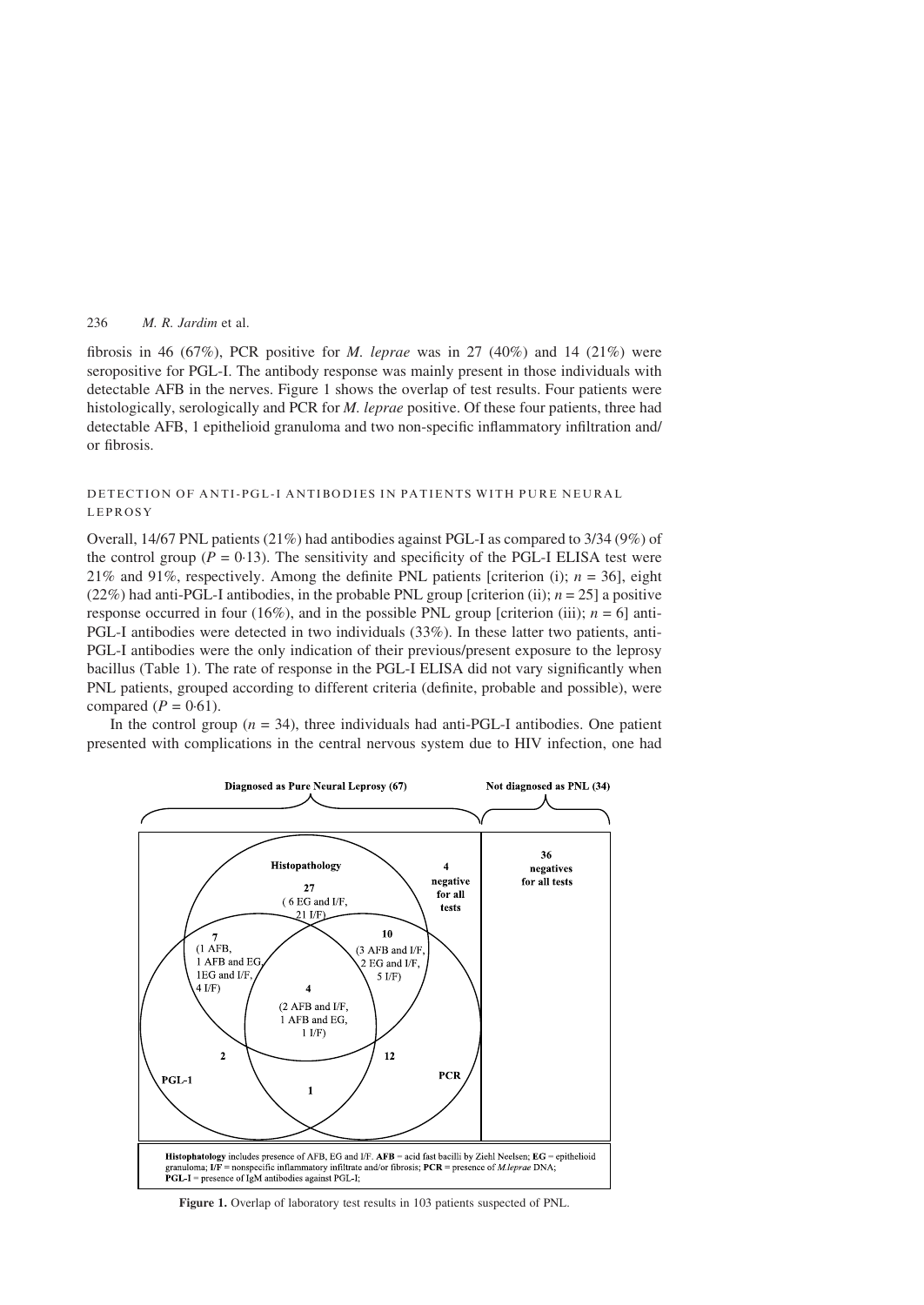lung carcinoma and paresthaesia in the feet, and the third one presented with cerebral vascular disease without any signs or symptoms of peripheral nervous system abnormality. Nerve biopsy was not performed in any of them because nerve conduction evaluation was normal in all patients.

# COMPARISON OF LABORATORY TESTS WITHIN THE PNL GROUP

M. leprae infection in PNL was most frequently shown by PCR (40% of the cases), followed by anti-PGL-I antibodies (21%), and by the direct observation of the bacteria (AFB =  $12\%$ ; [Table 1](#page-3-0)). Sixty-three percent (5/8) of patients with confirmed leprosy infection with AFB in the nerves had antibodies against PGL-I. In contrast, seropositivity was seen in only 19% (5/ 27) of the PNL patients who were PCR positive for M. leprae. Of these five M. leprae PCR and PGL-I positive patients, three (60%) were also AFB positive. Thus, detection of AFB in the nerves  $(n = 8)$  was highly related to the positive PGL-I testing (5/8) and also to the detection of M. leprae DNA (6/8). On the other hand, of the 19 patients in whom PCR for M. leprae provided the only definite proof of PNL (criterion i), only two  $(11\%)$  were seropositive.

The other histological parameters used for diagnosis showed presence of epithelioid granuloma in nerve biopsies and positive anti-PGL-I antibodies to occur in 27% (3/11) of the patients, whereas anti-PGL-I antibodies and fibrosis/infiltration were seen in 20% (9/46) of the patients. In the group of 17 definite patients with positive histopathology, six patients (35%) were also seropositive, including four who showed fibrosis/infiltration. When patients with positive AFB and/or epithelioid granuloma but with negative PCR for *M. leprae* were considered, IgM antibodies against PGL-I were found in 18% (3/17). The two patients who were both AFB and epithelioid granuloma positive were also positive in the PGL-I ELISA.

In addition, detection of antibodies as an accessory test was able to confirm PNL in a total of 23% of the PCR for M. leprae negative cases (9/40), 15% of the AFB negative cases (9/59), 20% of the cases with no epithelioid granuloma  $(11/56)$ , and in 24% (5/21) of the fibrosis/infiltration negative cases. More interestingly, anti-PGL-I antibody levels were positive in six out of 31 (19%) patients in whom AFB, EG and PCR for M. leprae were negative [criteria (ii) and (iii) combined]. As for PCR for M. leprae testing, correlation with AFB was noted in 75% (6/8) of the cases and presence of epithelioid granuloma in 27%  $(3/11)$ . In addition, detection of *M. leprae* DNA defined the diagnosis of PNL in 36% (21/59) of those who were AFB negative, in  $43\%$  (24/56) EG negative and in  $67\%$ (14/21) fibrosis/infiltration negative.

### **Discussion**

In general, establishing the diagnosis of PNL is a challenge for clinicians, especially when patients with symptoms of nerve involvement are scarce and where laboratory facilities are not available. When clinical data alone are insufficient to establish the diagnosis confidently, these should be aided by laboratory test. The most important test is the histological examination of nerve biopsy. However, this may give non-specific results<sup>[4,8,11](#page-7-0)</sup> despite detailed examination. Therefore, the use of auxiliary tests, even if they show a relatively low sensitivity, can be of importance to confirm the clinical diagnosis of PNL. In the present study, in addition to histological parameters and PCR for the detection of M. leprae DNA in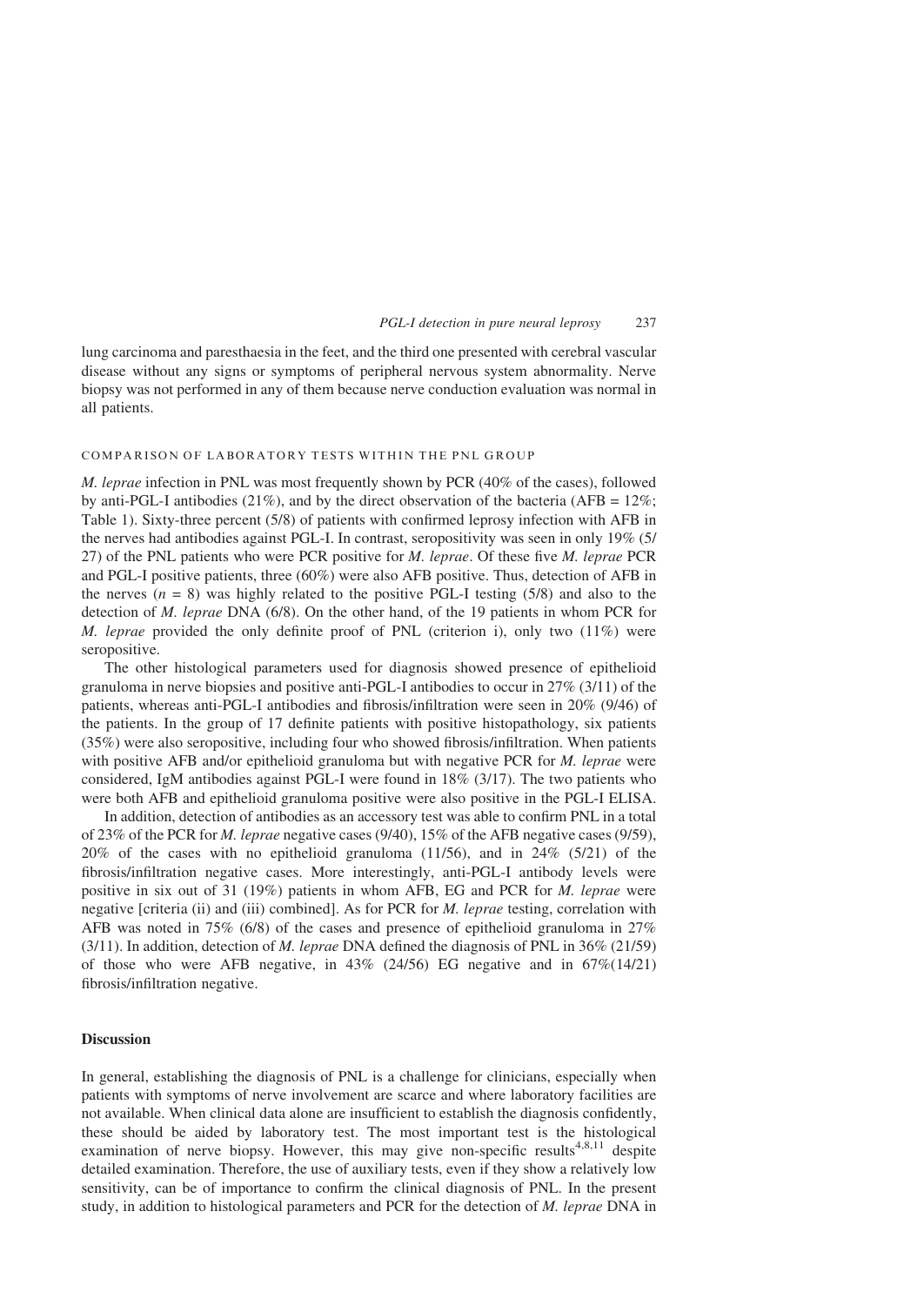the nerve, $6$  the detection of anti-PGL-I antibodies in patients was employed to aid the diagnosis of PNL.

The overall seropositivity found here for PNL patients (21%) is comparable to the 26% found by Roche *et al.*<sup>[12](#page-7-0)</sup> Also, the positive response observed in our control group (9%) is within the range normally detected among controls in endemic areas.<sup>[13](#page-7-0)</sup>

Infection by M. leprae in PNL was evidenced most often by PCR, followed by anti-PGL-I antibodies, and by direct observation of the bacteria (AFB). From the eight patients with AFB in their biopsy, six also showed unspecific inflammatory infiltration and only two showed epithelioid granuloma. Within the definite PNL group, a higher percentage of seropositive serum samples were detected in patients with AFB in their nerve biopsies as compared to the M. leprae PCR positive cases. Moreover, detection of AFB in the nerves was highly related to positive PGL-I testing  $(63\%)$  as well as to the detection of M. leprae DNA (75%). The observation that 60% of the M. leprae PCR and anti-PGL-I positive cases were also AFB positive may indicate that these patients are carrying higher numbers of bacteria. However, although a significant correlation between serology results and the bacterial index has been demonstrated previously.[7](#page-7-0) such a parameter cannot be assessed in PNL as AFB are absent in skin smears from all of these individuals.

A higher M. leprae PCR positivity than seropositivity was observed in patients with negative histopathology results. Due to the high sensitivity of the PCR technique and the fact that presence of epithelioid granuloma maybe a representation of the patient's ability to mount a cellular immune response (CMI), a lower correlation between these tests and PGL-I positivity can be expected. Indeed, only two anti-PGL-I positive patients were found among those diagnosed based only on a positive PCR for *M. leprae* result ( $n = 19$ ) and one out of seven was detected when the presence of epithelioid granuloma alone was considered. Even so, by using the PGL-I ELISA, we were able to detect a total of 23% (9/40) positive individuals among the *M. leprae* PCR negative cases.

Another interesting discrepancy encountered in PNL is the lack of correlation between the histopathological results and the Ridley–Joplin classification. Various authors have tried to include PNL patients as belonging to the TT or LL poles based on the histopathological result of nerve biopsies.<sup>14-16</sup> However, as observed in this series, where two out of eight cases with epithelioid granuloma were AFB positive, Ridley–Jopling classification does not apply to the nerve biopsies.

The overall reported data indicate, in accordance with earlier observations, that in PNL patients: (i) PCR for M. leprae is more sensitive than AFB microscopy in the detection of M. leprae, thus also detecting patients with low bacillary load; (ii) serology is more often positive in patients who carry higher numbers of bacteria; and (iii) presence of epithelioid granuloma in the nerve correlates with high CMI response and is inversely related to the detection of anti-PGL-I antibodies.

Timely treatment is imperative in leprosy, especially because once nerve fibrosis occurs, damage is permanent and irreversible.<sup>[17](#page-8-0)</sup> Therefore, Jacob and Mathai<sup>[18](#page-8-0)</sup> recommended that in hyperendemic areas it would be wise to treat patients for leprosy even if nerve biopsy examination is inconclusive, provided that clinical suspicion is high and detailed investigation for other causes of peripheral neuropathy yield negative findings. As anti-PGL-I antibody testing is specific, initial suspects with confirmed peripheral neuropathy by the electrophysiological test, even in the presence of an inconclusive histopathological result, were considered to have PNL and were treated as such when their anti-PGL-I ELISA was positive. Our results show that a person with a confirmed peripheral neuropathy with negative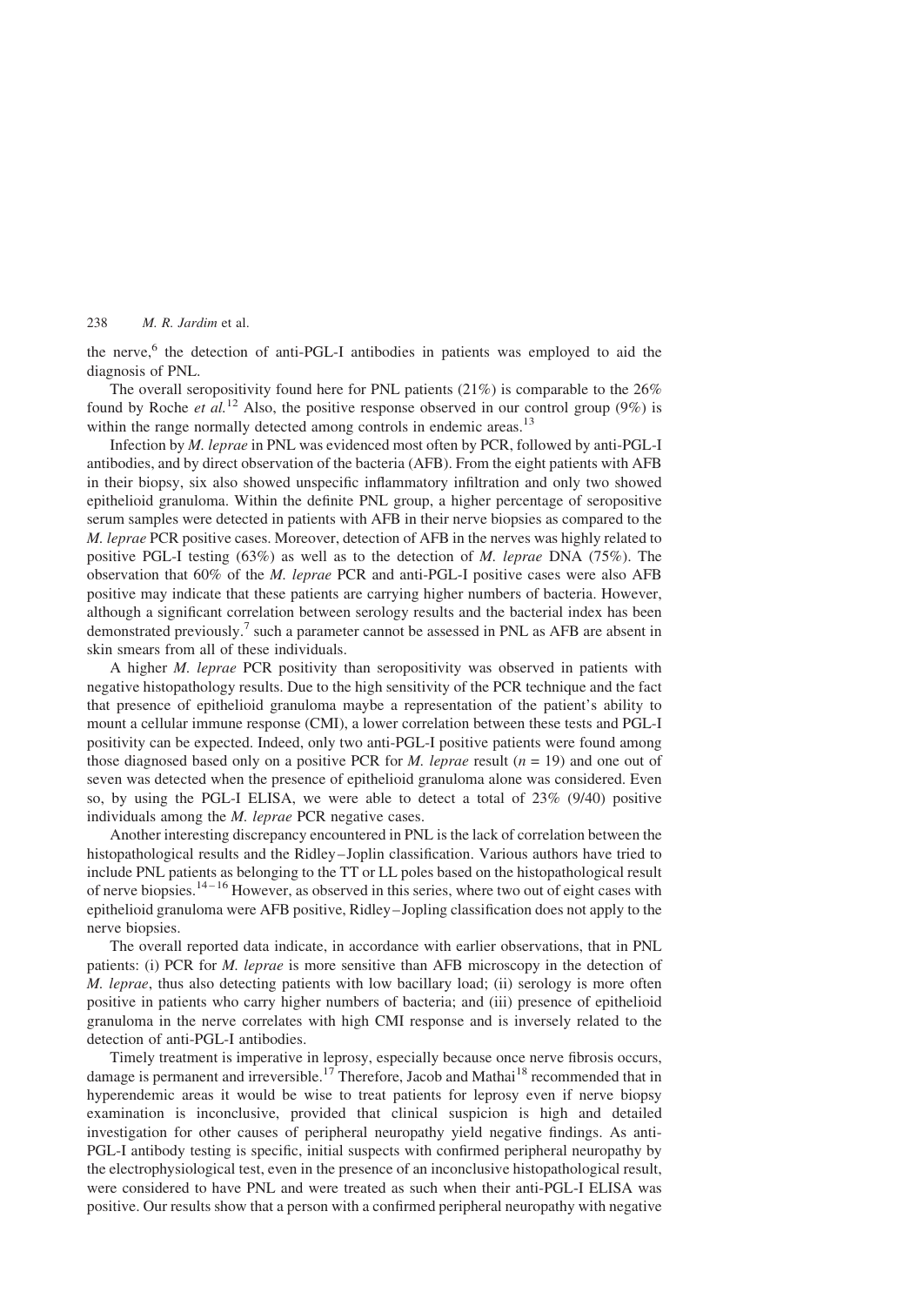<span id="page-7-0"></span>PCR for *M. leprae*, negative histological findings but positive PGL-I should be diagnosed as a definite case of PNL. In our study group, the remaining 36 individuals with no conclusive evidence for PNL (not diagnosed as PNL, [Table 1](#page-3-0)) were kept under observation. After an average of five years follow-up, none had presented new signs or symptoms indicative of leprosy. So far, the methods used appear to be capable to differentiate leprosy from other peripheral neuropathies.

In conclusion, considering the difficulties in confirming the diagnosis of PNL in some cases, as well as the need of early diagnosis and treatment for prevention of nerve damage and the resulting complications, the use of PGL-I antibody detection as a non-invasive laboratory test is proposed to help in the diagnosis of PNL in areas where nerve biopsy is unavailable. A positive anti-PGL-I result in a patient with peripheral neuropathy in a leprosy endemic area is to be considered as PNL. However, a negative result will not exclude the possibility of this diagnosis.

### Acknowledgements

We would like to thank D. V. Moura, E. B. Oliveira, D. C. M. Souza and V. C. Valentim for efficient technical assistance. This work was supported by the World Health Organization, TDR, UNDP/WORLD BANK/WHO, grant ID A10325 and by the Netherlands Leprosy Relief (NLR).

### References

- <sup>1</sup> Dong L, Li F, Gu Z et al. Diagnostic exploration of enlarged peripheral nerves in suspected cases of leprosy. An analysis of 55 cases. Lepr Rev, 1992; **63**: 141–144.
- <sup>2</sup> Suneetha S, Arunthathi S, Chandi S *et al.*. Histological studies in primary neuritic leprosy: changes in the apparently normal skin. *Lepr Rev*, 1998; **69**: 351–357.
- <sup>3</sup> Theuvenet WJ, Miyazaki N, Roche P, Shrestha I. Cytological needle aspiration of the nerve for the diagnosis of pure neural leprosy. *Int J Lepr Other Mycobact Dis*, 1993; **61**: 597–599.
- 
- 
- For twain tepposy. *Internal Lepr*, 1996; 68: 35–42.<br>
S Noordeen SK. Vaccination against leprosy; recent advances and practical implications. *Lepr Rev*, 1985; 56: 1–3.<br>
S Noordeen SK. Vaccination against leprosy; recent a
- 806–809.<br>7 Roche PW, Britton WJ, Failbus SS *et al.* Operational value of serological measurements in multibacillary leprosy patients: clinical and bacteriological correlates of antibody responses. *Int J Lepr Other Mycobact Dis*, 1990; 58:<br> $480-490$
- <sup>8</sup> Jardim MR, Chimelli L, Faria SC *et al.* Clinical, electroneuromyographic and morphological studies of pure neural leprosy in a Brazilian referral centre. *Lepr Rev*, 2004; **75**: 242–253.
- Santos AR, De Miranda AB, Sarno EN et al. Use of PCR-mediated amplification of Mycobacterium leprae DNA in different types of clinical samples for the diagnosis of leprosy. *J Med Microbiol*, 1993; 39: 298–304.
- <sup>10</sup> Buhrer-Sekula S, Sarno EN, Oskam L et al. Use of ML dipstick as a tool to classify leprosy patients. Int J Lepr
- Other Mycobact Dis, 2000; 68: 456–463.<br><sup>11</sup> Jenkins D, Papp K, Jakubovic HR, Shiffman N. Leprotic involvement of peripheral nerves in the absence of skin lesions. Case report and literature review. *J Am Acad Dermatol*, 1
- 12 Roche PW, Britton WJ, Failbus SS *et al.* Serological responses in primary neuritic leprosy. *Trans R Soc Trop Med Hyg*, 1991; 85: 299–302.
- 13 Oskam L, Slim E, Buhrer-Sekula S. Serology: recent developments, strengths, limitations and prospects: a state of the art overview. Lepr Rev, 2003; 74: 196–205.
- the art overview. Lept art over 1964; The art over the art over the art over the art over the art of the art of the art of the art of the art of the art of the art of the art of the art of the art of the art of the art of
- <sup>15</sup> Vijaikumar M, D'Souza M, Kumar S, Badhe B. Fine needle aspiration cytology (FNAC) of nerves in leprosy. Lepr Rev, 2001; 72: 171–178.